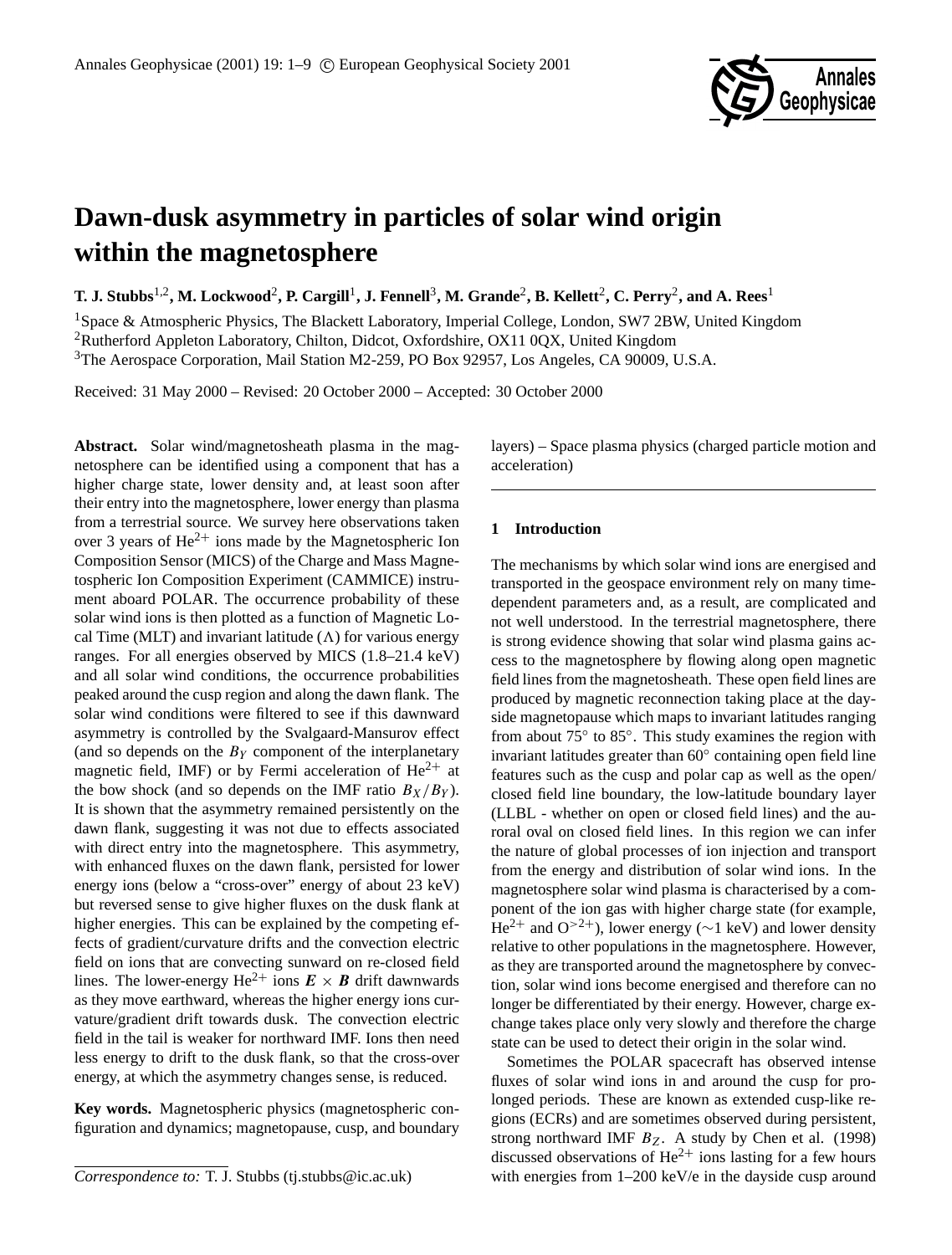local noon, with a 79% bias to the afternoon side. On the 29 May 1996 an ECR event, characterised by high fluxes of solar wind ions over a large range of invariant latitudes and magnetic local times, coincided with a persistent, strong northward IMF. This, along with other evidence, lead Grande et al. (1997) and Chandler et al. (1999) to the conclusion that this particular ECR was caused by magnetic reconnection in the tail-lobe. For this same event, Onsager et al. (2000) used electron fluxes to show that POLAR had crossed into the magnetosheath. Initial studies showed no direct correlation between ECRs and northward IMF, nor in fact any other solar wind parameter (Stubbs et al., 2000). However, ions that we can identify as originating from the solar wind are not just found in ECRs. Some cusp crossings last just a few seconds (implying narrow latitudinal width) and solar wind ions are also seen in the low-latitude boundary layer (LLBL), the mantle, the tail-lobe and in the plasma sheet (see Newell and Meng, 1992). Perry et al. (2000) have shown that high charge state ion abundances in ECRs follow these seen at the L1 point in the solar wind, both varying with the temperature of the source region in the solar corona.

In this paper, we use occurrence probabilities to analyse the distribution of solar wind ions in the magnetosphere using  $\text{He}^{2+}$  as a tracer. Section 2 gives details of the two spacecraft and three instruments used in this study. Particular attention is paid to the CAMMICE MICS ion detector aboard POLAR which has been the focus of this work. The method used to process and plot the data in terms of occurrence probabilities is also explained. Section 3 presents the results and interpretation of the occurrence probability distributions.

#### **2 Spacecraft and instrumentation**

The data for this study has come from the two Global Geospace Science (GGS) spacecraft, POLAR and WIND. PO-LAR is in a  $1.8 \times 9R_E$  polar orbit with an inclination of ∼86° to the equator and a period of ~17.5 hours (Acuña et al., 1995). Its apogee is at high northern latitudes and is spinstabilised at 10 rpm with its spin axis approximately perpendicular to the orbital plane. The data set used in this study is from the Magnetospheric Ion Composition Sensor (MICS) in the Charge and Mass Magnetospheric Ion Composition Experiment (CAMMICE). The Electrostatic Analyser (ESA) on MICS filters by energy per charge  $(E/q)$  and has 32 steps (0–31) with  $E/q$  mid-points ranging from 1.0–416.7 keV/e. The ESA has a  $\Delta E/E \sim 16\%$  full width at half maximum, so the  $E/q$  range of the detector is effectively 0.9 to 450.0 keV/e. For most of the mission, only steps 0–24 have been used, reducing the effective energy range to 0.9–208.8 keV/e. Filtering by the ESA, combined with time-of-flight measurements and determination of the energy deposited in the solid state detector, allows MICS to determine the flux, mass and charge states of the incident ions (Wilken et al., 1992). In this study we are interested in lower energy  $He^{2+}$  ions, such as those found within the cusp and LLBL, and thus restricted the survey to consider ion energies covered by steps 0–9 giving a range of 0.9–10.7 keV/e. The data for this study was taken between 18 March 1996 and 13 April 1999, giving over three years of almost continuous coverage.

To relate CAMMICE observations to solar wind conditions we use data from the WIND spacecraft. The orbit of the WIND spacecraft in this interval takes it from the nightside magnetosphere to the L1 libration point, though it spends most of its time in the solar wind upstream of the Earth. Data was used from the MFI (Magnetic Fields Investigation) and the SWE (Solar Wind Experiment) (respectively, Lepping et al., 1995 and Ogilvie et al., 1995) obtained from NSSDC CDAWeb. The MFI and SWE data sets were merged and averaged over 5 minutes. To calculate the convection time from WIND to the Earth in the GSM X-direction, we simply divided the distance from WIND to the centre of the Earth by the velocity of the solar wind,  $V_{sw}$ . This assumes that the structure and properties of the solar wind do not vary greatly over distances of  $\sim$ 100  $R_E$  transverse to the Sun-Earth line, appropriate for well organised events, and that the bulk of the motion is along the Sun-Earth line. It also assumes that the propagation time across the subsolar magnetosheath is approximately equal to  $X_m/V_{sw}$ , where  $X_m$  is the stand-off distance of the magnetopause.

A list of 197.5 s integration periods when MICS observed  $He<sup>2+</sup>$  was generated, along with the peak count rate and the ESA step in which the peak rate occurred. This was assumed to point to the average energy of the  $He^{2+}$  ions being observed. The raw counts were divided by the detector efficiency for  $\text{He}^{2+}$  at each ESA step, with the detection efficiency being higher for higher ion energies. If this was not done, the lower ESA steps would be underrepresented. MICS takes data at one ESA step per rotation (6 s), so it would need 192 s to make an observation at each ESA step, plus 5.5 s to reset for the next set of measurements. Thus, raw count rates  $(s^{-1})$  are calculated by averaging over 6 s. To avoid using single counts, which can be created by anomalous events in the detectors, we set the minimum raw count rate at  $1 \text{ s}^{-1}$  and so 6 counts in an integration period were required for it to register  $\text{He}^{2+}$  as present. A maximum raw count rate of 30 s<sup> $-1$ </sup> was also set, as cosmic rays striking a detector can lead to anomalously high count rates (∼1000  $s^{-1}$ ).

From the list of MICS  $He^{2+}$  observations and the 5-min averaged solar wind parameters from WIND, we plotted the occurrence probability of observing  $He^{2+}$  as a function of invariant latitude and magnetic local time (MLT). These plots cover invariant latitudes from 60° to 90° at all magnetic local times in 1.5◦ by 24 min bins, as shown in Fig. 1. The occurrence probability was calculated by dividing the number of times POLAR observed  $He^{2+}$  by the total number of samples made in that bin for the conditions in question. Plotting occurrence probabilities removes any biasing in the data caused by the orbit or instrument sampling. To ensure all bins are statistically significant, we have removed any bins sampled less than 15 times. This means an anomalous event will only register a 7% probability at most. The occurrence probability scale bar was standardised from 0 to 30% in the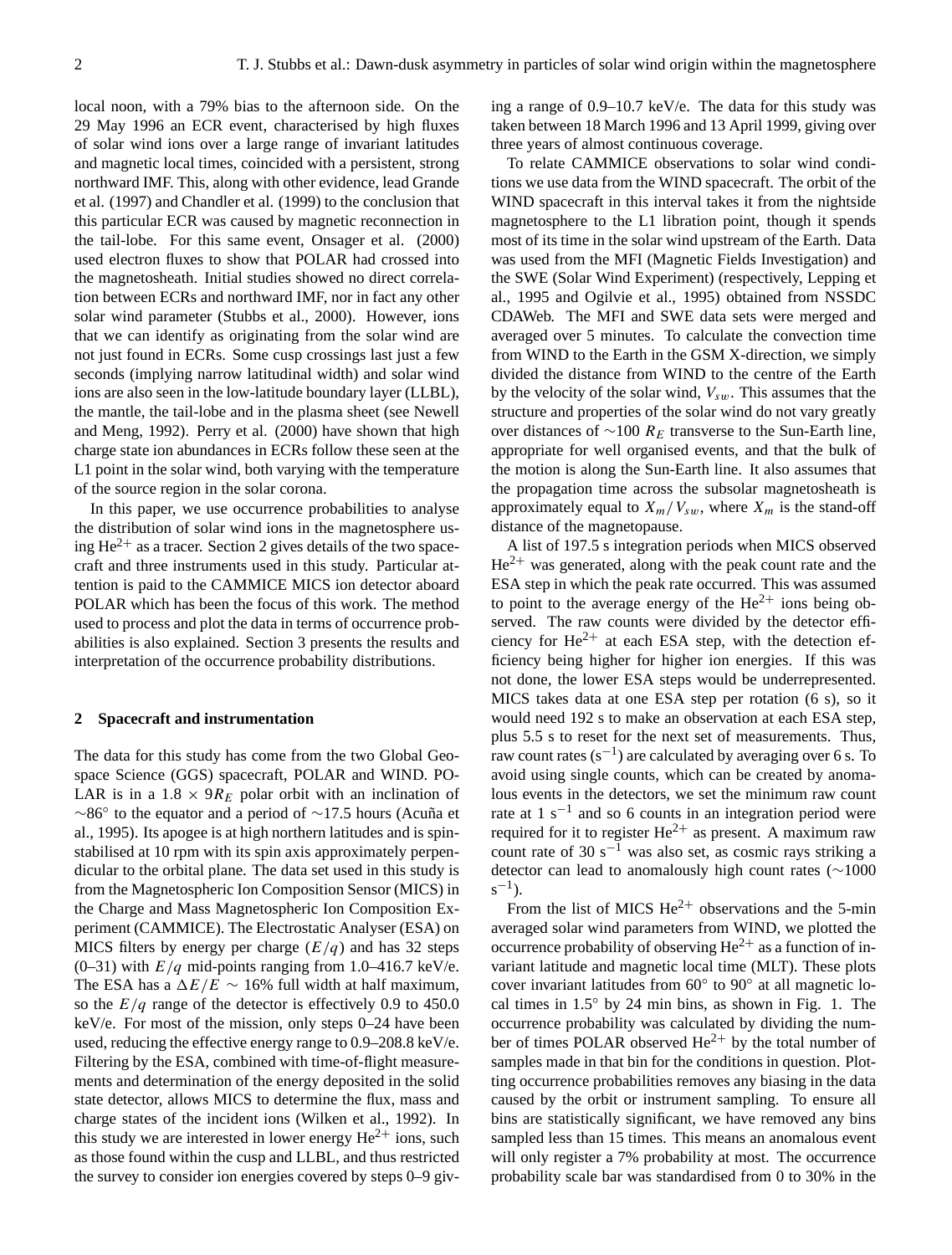

**Fig. 1.** The occurrence probability distribution of  $\text{He}^{2+}$  ions in the magnetosphere plotted as invariant latitude  $(\Lambda)$  versus magnetic local time (MLT) in polar co-ordinates. In addition to the cusp near noon, an interesting feature in this plot is the peak in the occurrence probabilities along the dawn flank,  $\Lambda \sim 72^{\circ}$ . The plot is for  $\Lambda$ from  $60^\circ$  to  $90^\circ$  for all MLTs with a bin size of  $1.5^\circ$  by 24 min. The energy of  $\text{He}^{2+}$  ions ranges from 1.8 to 21.4 keV and samples are for all orientations of the IMF. Each bin has a 15 sample threshold to ensure reliable statistics. CAMMICE MICS data used in this plot was taken almost continuously from 18 March 1996 to 13 April 1999.

plots to allow direct comparison.

Figure 1 shows the distribution for  $He^{2+}$  ions with energies from 1.8 to 21.4 keV for all interplanetary conditions. This plot shows a peak in the distributions along the dawn flank. Section 3 is divided into three sub-sections where possible mechanisms that could give rise to this dawn-dusk asymmetry are tested and discussed. Sub-section 3.1 tests the Svalgaard- Mansurov effect by sorting the samples by the direction of the IMF  $B<sub>Y</sub>$  component. Similarly, sub-section 3.2 tests the Fermi acceleration of ions at the bow shock by sorting the sample by the sense of the ratio IMF  $B_X/B_Y$ , i.e. sorting by Parker spiral and ortho-Parker spiral. Finally, in sub-section 3.3 the data is sorted by  $He^{2+}$  ion energy and the sense of the IMF  $B_Z$  component. This tests for the effects of drift shells on the  $He^{2+}$  population and some other suggested mechanisms. In Sect. 4, a summary of results is given and placed in the context of the global magnetosphere.

## **3 Results and interpretation**

Figure 1 shows the occurrence probabilities for  $He^{2+}$  ions from 1.8–21.4 keV under all interplanetary conditions. The cusp is prominent near local noon, centred at about 79◦ invariant latitude; the low-latitude boundary layer (LLBL) is shown ranging from about  $68^\circ$  to about  $75^\circ$  invariant latitude and extends over a large range of local times. This appears to be contiguous with a band that covers all local times, but with a distinct asymmetry,  $\text{He}^{2+}$  being seen most often on



**Fig. 2.** The asymmetry in the evolution of newly-opened field lines and its dependence on the orientation of IMF  $B<sub>Y</sub>$  for southward IMF (**a** and **b**), as described by the Svalgaard-Mansurov effect (after Gosling et al., 1990). The asymmetry in the evolution of newlyopened field lines for northward IMF is similarly shown (**c** and **d**) where reconnection is taking place in the northern hemisphere taillobe. Solid lines are magnetic field, dotted lines are the magnetopause boundary and the large arrows show the direction of curvature force. Shown in GSM co-ordinates.

the dawn flank and least often in the pre-midnight sector. We explored three potential causes for the asymmetry:

- 1. The Svalgaard-Mansurov effect and its dependence on IMF  $B_Y$
- 2. Fermi acceleration at the bow shock, dependent on the ratio IMF  $B_X/B_Y$
- 3. Drift shells dependent on convection electric fields in the tail.

Both the Svalgaard-Mansurov effect and Fermi acceleration at the bow shock would result in an asymmetry of solar wind ions, but this asymmetry would be on open field lines where solar wind ions gain direct access to the magnetosphere. Drift shells are on closed field lines, which were once open but have been closed by reconnection in the central current sheet of the tail. Thus, in all three cases, the ions gain entry along open field lines. However, the dawn-dusk asymmetry has different causes. Another mechanism for creating an asymmetry in the distribution of magnetosheath ions was proposed by Olson and Pfitzer (1985). They suggested that magnetosheath ions could gradient drift onto closed magnetospheric field lines. This mechanism would cause ions to enter on the dawn flank, where higher energy ions would enter more readily due to their greater gyro-radii.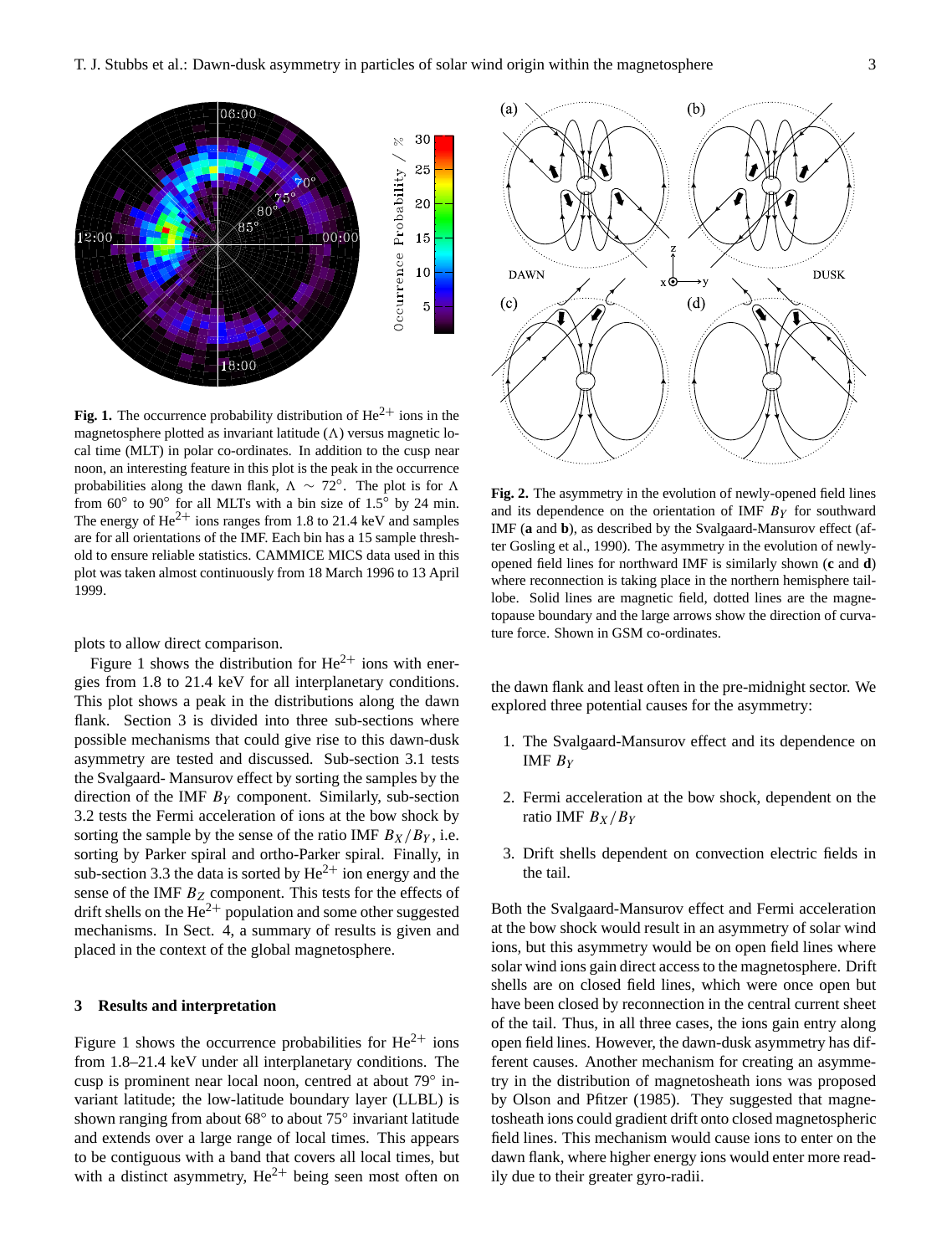

**Fig. 3.** He<sup>2+</sup> ion occurrence probabilities sampled during **(a)** IMF  $B_Y > 0$  and **(b)** IMF  $B_Y < 0$  conditions. The data are shown in the same format as Fig. 1.



**Fig. 4.** The dawn-dusk asymmetry in the Fermi acceleration of ions at the bow shock shown in the GSM equatorial plane. Acceleration is seen on the dawn flank for (a) IMF  $B_X/B_Y < 0$  (Parker spiral) and on the dusk flank for **(b)** IMF  $B_X/B_Y > 0$  (ortho-Parker spiral) where the bow shock is "quasi-parallel" (i.e.  $B$  is parallel to the shock normal). BS - Bow Shock; MP - Magnetopause and Q|| – quasi-parallel shock. Dashed lines with arrows are flow streamlines, solid lines are the interplanetary/magnetosheath magnetic field. In both (a) and (b), the IMF could be in either a toward (T) or away (A) orientation. The shaded region is where we would expect to see the shock accelerated ions.

#### 3.1 Svalgaard-Mansurov effect

The Svalgaard-Mansurov effect occurs when the IMF  $B<sub>Y</sub>$ component creates an asymmetry about the noon-midnight meridian in the flow of newly- reconnected flux tubes as they move away from an  $X$ -line on the dayside magnetopause (Fig. 2). The geomagnetic field at the sub-solar point is close to being aligned with the GSM positive Z-direction, so reconnection with a draped IMF having a GSM Y -component results in reconnected field lines with a curvature such that the curvature force has a component in both the Z and Y directions when sub-solar reconnection occurs. For sub-solar reconnection, the flux tubes flow dawnward for  $B_Y > 0$  (Fig. 2a) and duskward for  $B_Y < 0$  (Fig. 2b) in the northern hemisphere. The asymmetry is reversed in the southern hemisphere. The sense of  $B<sub>Y</sub>$  leads to the same flow asymmetry for both IMF  $B_Z < 0$  and  $B_Z > 0$  (see Figs. 2c, d). This effect was first observed in the associated ionospheric Hall currents (e.g. Friis-Christensen et al., 1985) and later supported by low-altitude spacecraft observations (Heelis et al., 1984), radar data (Greenwald et al., 1990) and spacecraft observations at the magnetopause (Gosling et al., 1990).

To establish if the Svalgaard-Mansurov effect was responsible, we sorted the data into two subsets with IMF  $B_Y > 0$ and  $B_Y < 0$ , the occurrence probability plots for which are shown in Figs. 3a, b, respectively. If the asymmetric evolution of newly-reconnected field lines was the explanation of the asymmetry, in the northern hemisphere it would favour high He<sup>2+</sup> occurrence at the dawn flank for  $B_Y > 0$ , but this would change to the dusk flank for  $B_Y < 0$ . Figures 3a, b show that this does not occur, and therefore, we can conclude that the Svalgaard-Mansurov effect is not responsible for the asymmetry.

#### 3.2 Shock acceleration

Ions can undergo Fermi acceleration at the bow shock where a quasi-parallel shock is formed, i.e. the IMF field lines are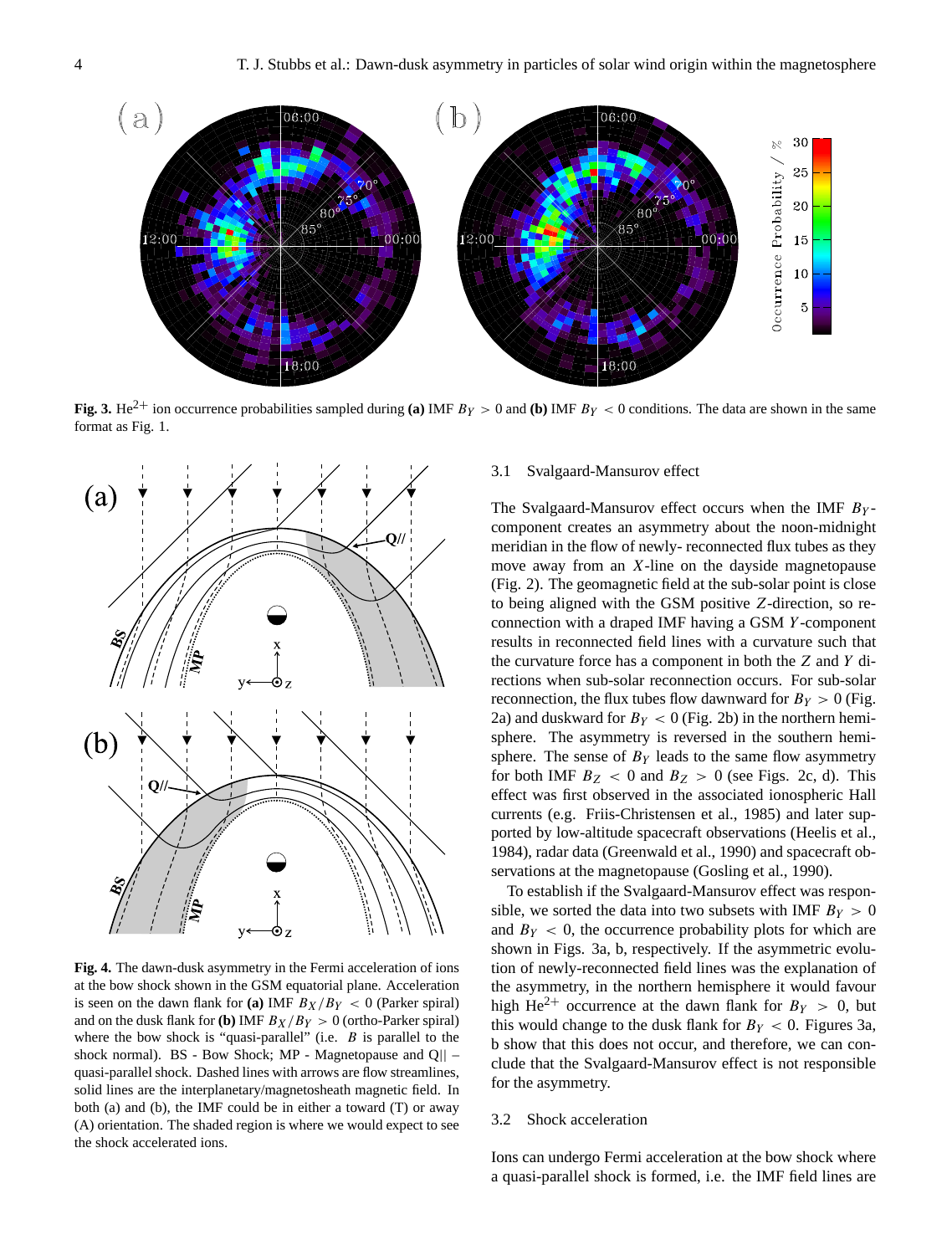

**Fig. 5.** He<sup>2+</sup> ion occurrence probabilities sampled during **(a)** IMF  $B_X/B_Y < 0$  and **(b)** IMF  $B_X/B_Y > 0$  conditions. The data are shown in the same format as Fig. 1.

parallel to the normal of the bow shock (Blandford and Eichler, 1987; Fuselier et al., 1994, 1997, 1998). The orientation of the Parker spiral (i.e. the sense of  $B_X/B_Y$ ) dictates on which side of the bow shock this acceleration process can take place, as shown in Fig. 4. It makes no difference whether the IMF is pointing towards or away from the shock normal, the basic acceleration process is the same.

The data were sorted into subsets with  $B_X/B_Y < 0$  (Parker spiral) and  $B_X/B_Y > 0$  (ortho-Parker spiral). For a Parker spiral IMF we would expect shock accelerated solar wind ions to be formed on the dawn flank (Fig. 4a), while for ortho-Parker spiral we would expect them on the dusk flank (Fig. 4b). On average the IMF spends ∼75% of the time in the Parker spiral IMF configuration and the remaining ∼25% in the ortho-Parker spiral configuration (e.g. Hapgood et al., 1991). Thus, the overall occurrence frequency of these two situations could explain the asymmetry in Fig. 1. However, from Figs. 5a, b we can see that the asymmetry persists on the dawn flank for both Parker spiral and ortho-Parker spiral orientations. Therefore, Fermi acceleration of  $He^{2+}$  ions at the bow shock is not the responsible mechanism.

## 3.3 Drift shells

If  $He^{2+}$  ions were to be carried to the dawn flank on closed field lines from the magnetotail, then a third cause of the asymmetry is possible. After solar wind ions enter the magnetosphere on open field lines, they get carried anti-sunward with convecting open field lines. The slower ions in the distribution can remain sunward of the reconnection site in the time taken for the field line is closed again. Therefore, instead of being returned to the solar wind, these ions remain in the magnetosphere on newly closed field lines that convect Earthward from the tail X-line. As these ions convect Earthward, they are accelerated by the curvature force acting on the field lines and are energised each time that they cross the tail current sheet (Onsager et al., 1991). Low-energy ions will tend to move toward the dawn flank of the magnetosphere under the influence of electric fields (close to earth, this is the sum of the convection electric field driven by the solar wind flow and the co-rotation electric field driven by the rotation of Earth's ionosphere). High energy ions will tend to move towards dusk under the gradient and curvature drifts (DeForest and McIlwain, 1971).

To investigate this possibility, we sorted the data by IMF  $B_Z$ , and the average He<sup>2+</sup> ion energy observed by MICS. To improve the statistical significance of these plots, the  $E/q$ mid-point range was extended to 1.0–23.3 keV/e, giving an energy range from 1.8–50.3 keV.

An examination of energies less than 6.9 keV (Figs. 6a, b) isolates the cusp around noon. For IMF  $B_Z < 0$  the cusp has a broad range in local time and is seen from about 72° to about 77◦ invariant latitude as shown in Fig. 6b. For IMF  $B_Z > 0$ , the cusp is narrower in local time and is seen from about 78◦ to about 83◦ (see Fig. 6a). The more equatorward position of the cusp during southward IMF (Fig. 6b) than during northward IMF (Fig. 6a) shown here is seen in previous surveys of cusp precipitation (e.g. Burch, 1973; Newell et al., 1989) and in 630 nm cusp aurora (Horwitz and Akasofu, 1977; Sandholt et al., 1999) and is expected as the low-altitude signature of magnetopause erosion by magnetic reconnection during southward IMF.

For intermediate energies from 7.7 to 21.4 keV, the asymmetric feature on the dawn flank is isolated. This is shown for IMF  $B_Z > 0$  (northward) in Fig. 6c and for IMF  $B_Z <$ 0 in Fig. 6d and demonstrates that the asymmetry on the dawn flank of the low latitude boundary layer/auroral oval is much stronger for southward IMF, whereas for northward IMF (Fig. 6c) an appreciable (but still smaller) peak in  $He^{2+}$ occurrence is forming near dusk.

Examining energies between 24.3 and 50.3 keV, we see that the asymmetry changes from the dawn to the dusk flank.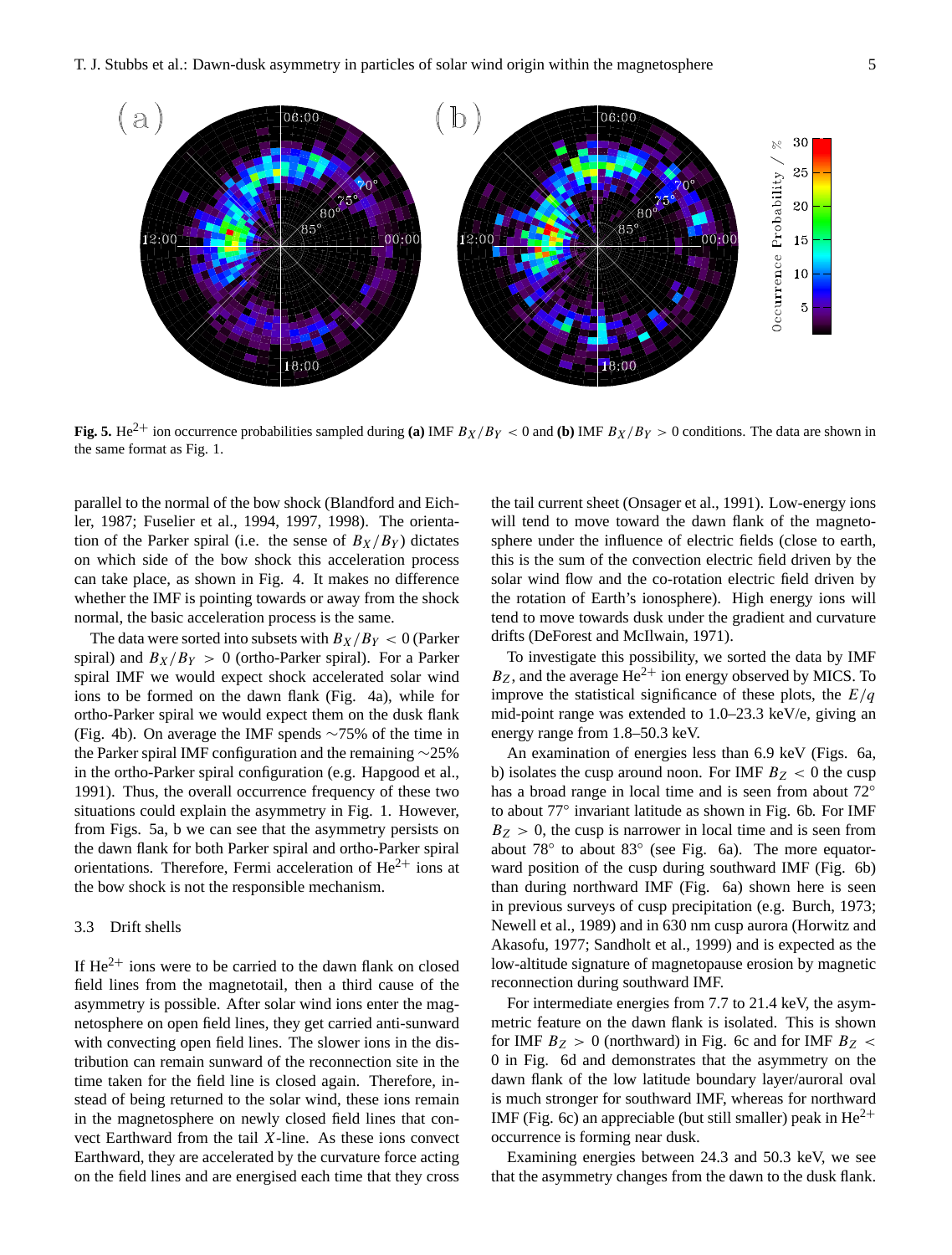

**Fig. 6.** He<sup>2+</sup> ion occurrence probabilities sampled during **(a)** IMF  $B_Z > 0$  and **(b)** IMF  $B_Z < 0$  conditions, for energies between 1.8 and 6.9 keV. Probabilities sampled during **(c)** IMF  $B_Z > 0$  and **(d)** IMF  $B_Z < 0$  conditions for energies between 7.7 and 21.4 keV. Probabilities sampled during (e) IMF  $B_Z > 0$  and (f) IMF  $B_Z < 0$  conditions for energies between 24.3 and 50.3 keV. The data are shown in the same format as Fig. 1.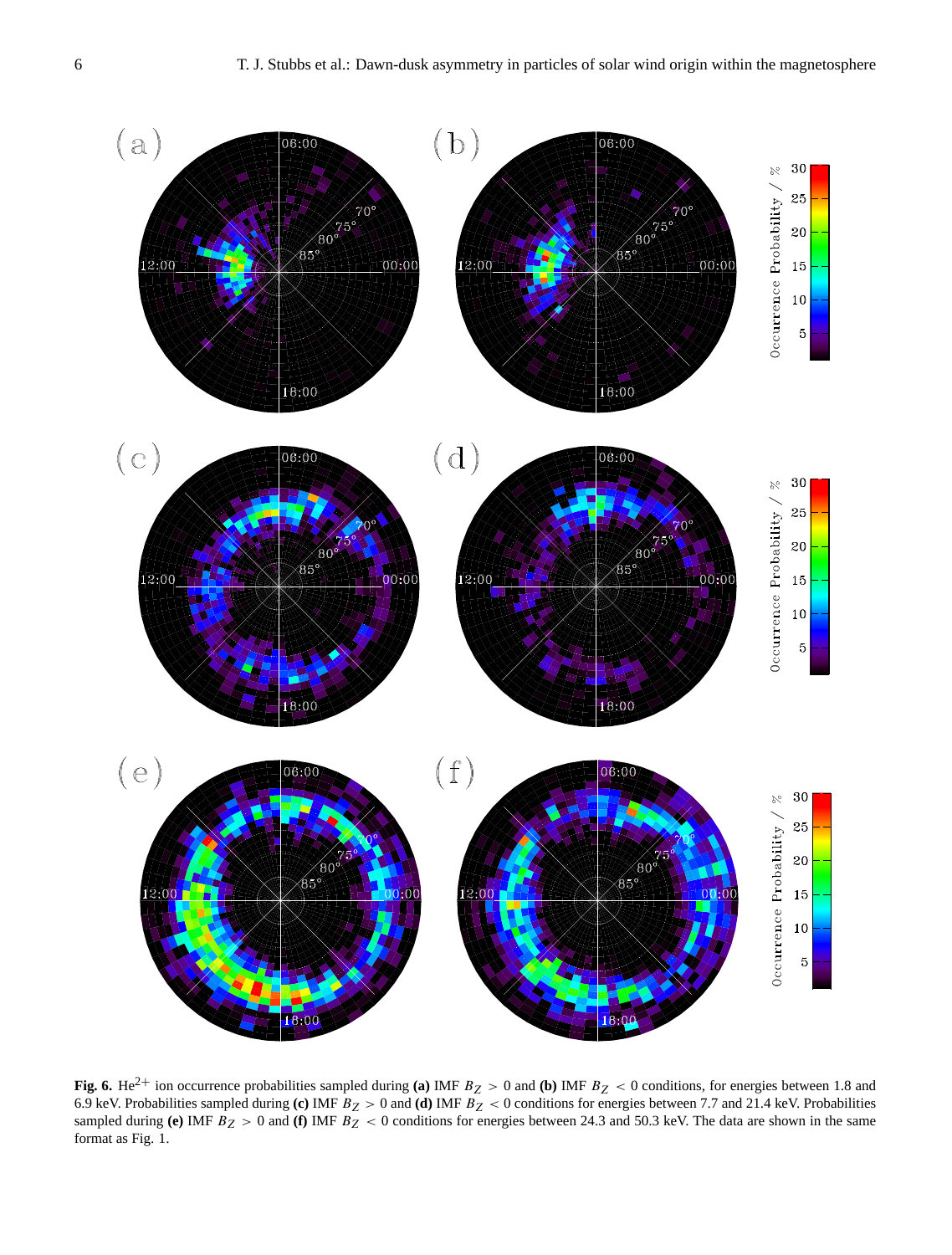The extent of this change is dependent upon the sense of the IMF  $B_Z$ . For IMF  $B_Z > 0$  (Fig. 6e), the dusk flank bias is stronger than that observed for IMF  $B_Z < 0$  (Fig. 6f).

The gross electric field in the inner magnetosphere is a superposition of the electric field due to the co-rotation of the ionosphere with the Earth and the convection electric field associated with the earthward convection from the X-line in the tail. The co-rotation electric field varies diurnally, but is fairly constant. By comparison, the electric field in the tail is strongly dependent upon the state of global magnetospheric convection and so the rate of reconnection and the orientation of IMF  $B_Z$ . Convection is strongest during southward IMF and, as a result, so is the associated electric field. As ions approach the Earth from the tail, they come under the influence of opposing forces: the  $E \times B$  force drifting the ions to the dawn flank and the opposing gradient  $B$  and curvature forces which drift the ions to the dusk flank. The relative strength of these forces determines the path of ions and the nature of the dawn-dusk asymmetry (DeForest and McIlwain, 1971). An important difference between these two forces is that the  $E \times B$  depends only on the local electric and magnetic field strengths (see Eq. 1); whereas both the gradient and curvature drifts (see Eqs. 2 and 3 respectively) are dependent upon ion energy.

$$
\nu_E = \frac{E \times B}{B^2} \tag{1}
$$

$$
\nu_{\nabla} = \frac{m\nu_{\perp}^2}{2qB^3} (\boldsymbol{B} \times \nabla B)
$$
 (2)

$$
\nu_R = \frac{mv_{\parallel}^2}{qR_C^2B^2}(\boldsymbol{R}_C \times \boldsymbol{B})
$$
\n(3)

As a result, one would expect the  $E \times B$  force to have a stronger influence during southward IMF than northward IMF. This effect can be seen in Figs. 6e, f, where the asymmetry is seen to change from dawn to dusk at lower energies under a northward IMF. This result is also contrary to the predictions of the gradient drift entry mechanism proposed by Olson and Pfitzer (1985). This mechanism predicts an increase in the occurrence of  $\text{He}^{2+}$  on the dawn flank with increasing ion energy.

### **4 Summary and conclusions**

Figures 6a, b show that for average energies less than 6.9 keV the  $He^{2+}$  distribution is concentrated in the cusp near local noon and centred at  $\Lambda \sim 79^{\circ}$  for southward IMF ( $B_Z < 0$ ) and at  $\Lambda \sim 81^\circ$  for northward IMF ( $B_Z > 0$ ). This shows that, on average, the cusp shifts poleward for northward IMF and equatorward for southward IMF. This shift in the average location of the cusp is due to the fact that the dayside closed flux is less eroded by low-latitude reconnection when the IMF points northward.

At higher energies,  $He^{2+}$  ions in the magnetosphere, between 1.8–21.4 keV, are observed in the cusp around local noon and in the LLBL/auroral oval at all local times, as shown by the occurrence probabilities in Fig. 1. An asymmetry about the noon-midnight meridian shows that  $He^{2+}$ ions favour the dawn flank of the LLBL/auroral oval at these energies. This asymmetry has one or more of three potential causes: the Svalgaard-Mansurov effect; Fermi acceleration of  $He^{2+}$  at the bow shock; and convecting drift shells. The sense of the asymmetry introduced by the Svalgaard-Mansurov effect is dependent upon the IMF  $B<sub>Y</sub>$  direction (see Fig. 2) and, as shown by Figs. 3a, b, the asymmetry remains on the dawn flank for both IMF  $B_Y > 0$  and  $B_Y < 0$ . Therefore, this effect is not responsible for the observed asymmetry. The asymmetry in the Fermi acceleration of He<sup>2+</sup> ions at the bow shock depends on IMF  $B_X/B_Y$  ratio. For a Parker spiral IMF,  $B_X/B_Y < 0$  (Fig. 4a), an asymmetry is expected on the dawn flank and vice-versa for ortho-Parker spiral IMF,  $B_X/B_Y > 0$  (Fig. 4b). Figures 5a, b show the asymmetry persisting on the dawn flank. Therefore, Fermi acceleration at the bow shock does not explain this asymmetry either. To our knowledge, these are the only two asymmetries affecting ion entry into the magnetosphere and thus, from this, we conclude that the asymmetry is not formed by direct entry of  $He^{2+}$  ions from the solar wind onto open field lines.

This leaves ion drift shells on closed field lines convecting Earthward from the tail  $X$ -line. Figure 6 shows occurrence probabilities sorted by IMF  $B<sub>Z</sub>$  and ion energy. For energies ranging from 7.7 to 21.4 keV, occurrence probabilities are distributed from 68◦ to 75◦ invariant latitude at all local times. As shown in Figs. 6c, d, there is still a slight bias for the dawn flank for IMF  $B_Z > 0$  and a strong bias for IMF  $B_Z < 0$ . For energies between 24.3 and 50.3 keV, the asymmetry changes from the dawn to dusk flank for both IMF orientations, (see Figs. 6e, f). The change to the dusk flank occurs at lower energies for IMF  $B_Z > 0$  as the convection electric field in the tail is weaker due to the reduction in sub-solar reconnection and global convection associated with northward IMF. The weaker electric field, in turn, results in a weaker  $E \times B$  drift to the dawn flank to oppose the gradient  $B$  and curvature drifts to the dusk flank. For southward IMF, the stronger convection electric field means  $He<sup>2+</sup>$  ions need proportionally higher energies to get to the dusk flank. This evidence strongly suggests that drift shells on closed field lines are responsible for a dawn asymmetry in the occurrence probability of  $He^{2+}$  ions between 1.8 and 21.4 keV in the magnetosphere.

If we compare our result with the Newell and Meng (1992) mapping of dayside ionosphere to the magnetosphere according to precipitation characteristics with data from the DMSP spacecraft, we find a good agreement with our survey from higher altitudes. They identify the cusp near local noon at  $\Lambda \sim 78^\circ$ , compared to our survey which locates it at  $\Lambda \sim$ 79◦ . The distribution shown here in Figs. 6e, f map to the Boundary Plasma Sheet (BPS) and Central Plasma Sheet (CPS) in their survey. They show the BPS occupying the dawn and dusk flanks of the magnetosphere at  $\Lambda < 78^\circ$ . The CPS is shown at all local times between 0600 and 1800 MLT with a high occurrence around 1000 MLT at  $\Lambda < 75^{\circ}$ . The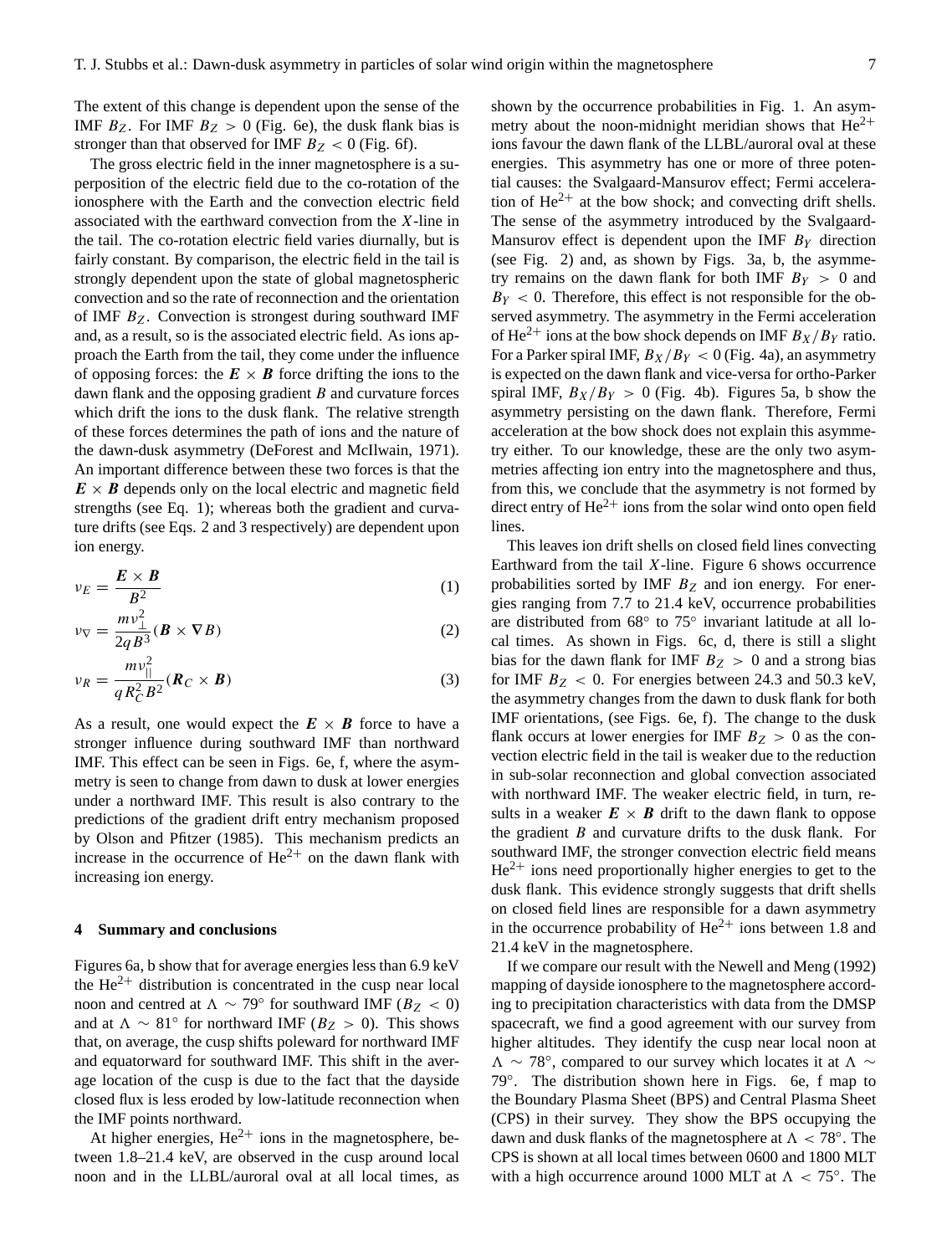preference shown by the CPS ions for the dawn flank could well be caused by the drift orbits discussed here. Newell and Meng find the LLBL to be centred near 1030 MLT and range from 0600 to 1600 MLT and at invariant latitudes between  $\Lambda \sim 75^{\circ}$  and  $\Lambda \sim 80^{\circ}$ . This covers the region where He<sup>2+</sup> ions are found in Figs. 6a-d, but we do not see any major distinction between this LLBL location and the auroral oval in general in Fig. 6, and some of it extends into the region that we have characterised as cusp.

This result illustrates how magnetic reconnection and the associated global convection cycle is able to transport solar wind ions accessing the magnetosphere on open field lines and then subsequently circulate and energise them on closed field lines. In particular, it demonstrates that the distribution of He<sup>2+</sup> ions with energies greater than  $\sim$ 10 keV at high invariant latitudes is dominated by ions drifting sunward in the magnetotail and that dawn-dusk asymmetry results from the combined effect of the convection electric field and gradient/curvature drifts.

*Acknowledgements.* This work was funded by PPARC. We thank the many individuals who have made the CAMMICE program (PI T. A. Fritz) a success. We have benefited from use of WIND MFI and SWE experiments (PIs R. P. Lepping and K. W. Ogilvie) supplied by NSSDC CDAWeb.

Topical Editor G. Chanteur thanks B. Wilken and H. E. Spence for their help in evaluating this paper.

#### **References**

- Acuña, M. H., Ogilvie, K. W., Baker, D. N., Curtis, S. A., Fairfield, D. H., and Mish, W. H., The global geospace science program and its investigations, Space Sci. Rev., 71, 5, 1995.
- Blandford, R. and Eichler, D., Particle acceleration at an astrophysical shock: A theory of cosmic ray origin, Phys. Reports, 154, 1, 1987.
- Burch, J. L., Rate of erosion of dayside magnetic flux based on a quantitative study of polar cusp latitude on the interplanetary magnetic field, Radio Sci., 8, 955–961, 1973.
- Chandler, M. O., Fuselier, S. A., Lockwood, M., and Moore, T. E., Evidence of component magnetic merging equatorward of the cusp, J. Geophys. Res., 104, 22623–22633, 1999.
- Chen, J., Fritz, T. A., Sheldon, R. B., Spence, H. E., Spjeldvik, W. N., Fennell, J. F., Livi, S., Russell, C. T., Pickett, J. S., and Gurnett, D. A., Cusp energetic particle events: Implications for a major acceleration region of the magnetopshere, J. Geophys. Res., 103, A1, 69–78, 1998.
- De Forest, S. A. and McIlwain, C. E., Plasma clouds in the magnetosphere, J. Geophys. Res., 76, 3587–6611, 1971.
- Friis-Christensen, E., Kamide, Y., Richmond, A. D., and Matsushita, S., Interplanetary magnetic field control of high-latitude electric fields and currents determined from Greenland magnetometer data, J. Geophys. Res., 90, 1325, 1985.
- Fuselier, S. A. and Schmidt, W. K. H.,  $H^+$  and  $He^{2+}$  heating at Earth's bow shock, , J. Geophys. Res., 99, 11539, 1994.
- Fuselier, S. A. and Schmidt, W. K. H., Solar wind  $He^{2+}$  ring-beam distributions downstream from Earth's bow shock, J. Geophys. Res., 102, 11273, 1997.
- Fuselier, S. A., Shelley, E. G., Peterson, W. K., and Lennartsson, O. W., Solar wind  $\text{He}^{2+}$  and  $\text{H}^{+}$  distributions in the cusp for south-

ward IMF, in Polar cap boundary phenomena, Eds. J. Moen, A. Egeland and M. Lockwood, pp 63–72, Kluwer, The Netherlands, 1998.

- Gosling, J. T., Thomsen, M. F., Bame, S. J., Elphic, R. C., and Russell, C. T., Plasma flow reversals at the dayside magnetopause and the origin of asymmetric polar cap convection, J. Geophys. Res., 95, 8073–8084, 1990.
- Grande, M., Fennell, J., Livi, S., Kellett, B., Perry, C., Anderson, P., Roeder, J., Spence, H., Fritz, T., and Wilken, B., First polar and 1995-034 observations of the midaltitude cusp during a persistent northward IMF condition, Geophys. Res. Lett., 24, 1475–1478, 1997.
- Greenwald, R. A., Baker, K., Ruohoniemi, J. M., Dudeney, J. R., Pinnock, M., Mattinand, N., and Leonard, J. M., Simultaneous conjugate observations of dynamic variations in high-latitude dayside convection due to changes in IMF  $B<sub>Y</sub>$ , J. Geophys. Res., 95, 8057, 1990.
- Hapgood, M., Tulunay, A., Lockwood, M., Bowe, G., and Willis, D. M., Variability of the interplanetary medium at 1 A.U. over 24 years: 1963–1986, Planet. Space Sci., 39, 411–423, 1991.
- Heelis, R. A., The effects of interplanetary magnetic field orientation on dayside high-latitude convection, J. Geophys. Res., 89, 2873, 1984.
- Horwitz, J. L. and Akasofu, S.-I., The response of the dayside aurora to sharp northward and southward transitions of the interplanetary magnetic field and to magnetospheric substorms, J. Geophys. Res., 82, 2723–2734, 1977.
- Lepping R. P., Acuña, M. H., Burlaga, L. F., Farrell, W. M., Slavin, J. A., Schatten, K. H., Mariani, F., Ness, N. F., Neubauer, F. M., Whang, Y. C., Byrnes, J. B., Kennon, R. S., Panetta, P. V., Scheifele, J., Worley, E. M., The WIND magnetic field investigation, Space Sci. Rev., 71, 207–229, 1995.
- Newell, P. T, Meng, C.-I., Sibeck, D. G., and Lepping, R. P., Some low-altitude cusp dependencies on the interplanetary magnetic field, J. Geophys. Res., 94, 8921–8927, 1989.
- Newell, P. T. and Meng, C.-I., Mapping the dayside ionosphere to the magnetosphere according to particle precipitation characteristics, Geophys. Res. Lett., 19, 609–612, 1992.
- Ogilvie, K. W., Chornay, D. J., Fritzenreiter, R. J., Hunsaker, F., Keller, J., Lobell, J., Miller, G., Scudder, J. D., Sittler, E. C., Torbert, R. B., Bodet, D., Needell, G., Lazarus, A. J., Steinberg, J. T., and Tappan, J. H., SWE, A comprehensive plasma instrument for the WIND spacecraft, Space Sci. Rev., 71, 55–77, 1995.
- Olson, W. P. and Pfitzer, K. A., Magnetospheric responses to the gradient drift entry of solar wind plasma, J. Geophys. Res., 90, 10823–10833, 1985.
- Onsager, T. G., Thomsen, M. F., Elphic, R. C., and Gosling, J. T., Model of electron and ion distributions in the plasma sheet boundary layer, J. Geophys. Res., 96, 20999–21011, 1991.
- Onsager, T. G., Scudder, J. D., Lockwood, M., and Russell, C. T., Reconnection at the high-latitude magnetopause during northward IMF conditions, J. Geophys. Res., submitted, 2000.
- Perry, C. H., Grande, M., Zurbuchen, T. H., Hefti, S., Gloeckler, G., Fennell, J. F., Wilken, B., and Fritz, T., Use of Fe charge state changes as a tracer for solar wind entry to the magnetosphere, Geophys. Res. Lett., 27, 2441–2444, 2000.
- Sandholt, P. E., Farrugia, C. J., Moen, J., and Cowley, S. W. H., Dayside auroral configurations: responses to southward and northward rotations of the interplanetary magnetic field, J. Geophys. Res., 103, 20279–20296, 1998.
- Stubbs, T. J., Cargill, P. J., Grande, M., Kellett, B., Lockwood, M., and Perry, C., Observations of the northern polar cusp with